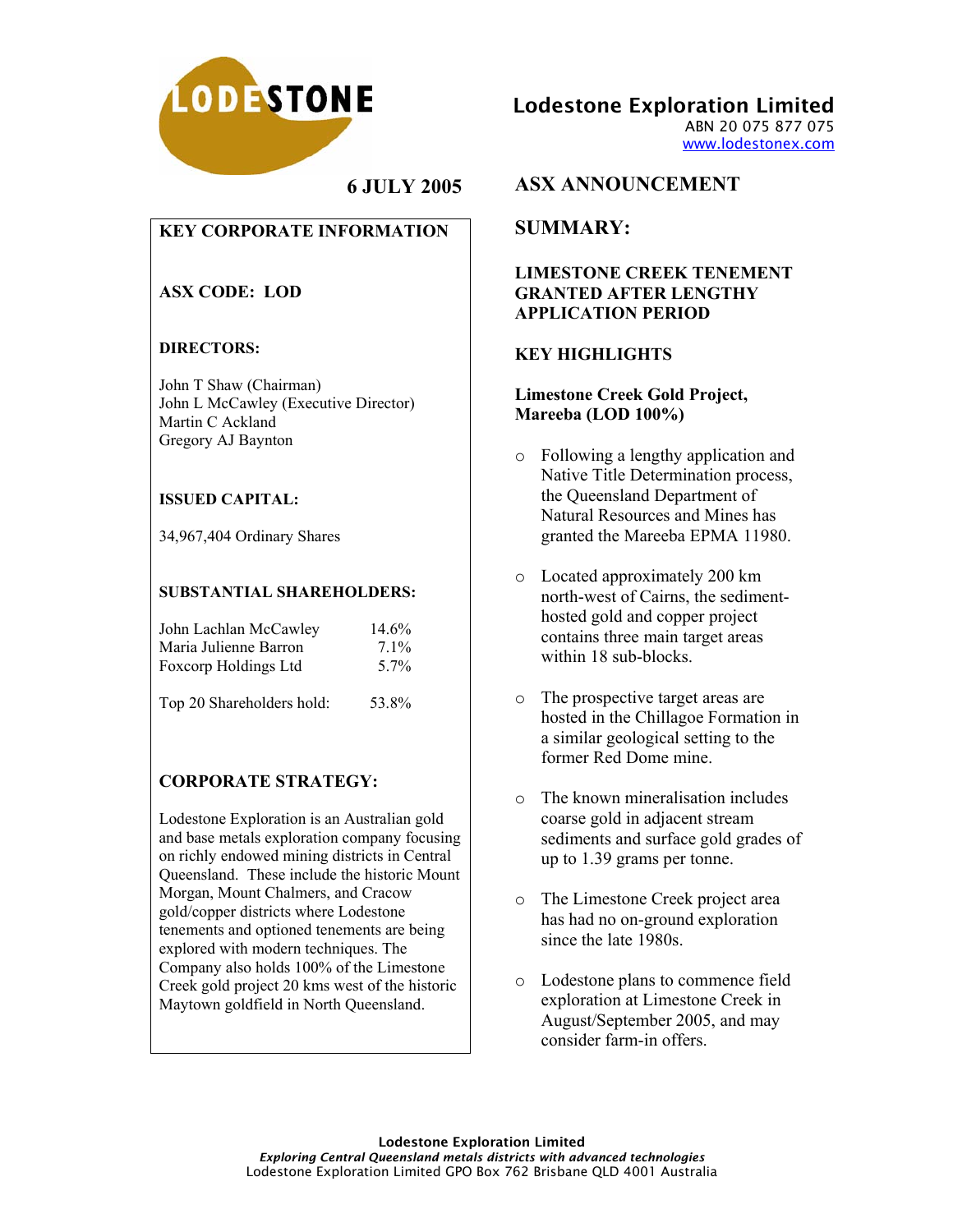

-2-

6 July 2005

The Manager Company Announcements Office Australian Stock Exchange Limited 10<sup>th</sup> Floor, 20 Bond Street **SYDNEY NSW 2000**

Dear Sir/Madam,

## **LIMESTONE CREEK (MAREEBA) GOLD TENEMENT GRANTED**

Lodestone Exploration Limited **(ASX: LOD)** is pleased to advise that its September 1997 application for EPMA 11980 has been granted.

Located approximately 200 km north-west of Cairns, the 100% Lodestone-owned sediment-hosted gold and copper project contains three main target areas and incorporates 18 sub-blocks.

The prospective target areas are hosted by the Chillagoe Formation in a similar geological setting to the former Red Dome mine.

The known mineralisation of the Limestone Creek project includes **coarse gold in adjacent stream sediments and surface gold grades of up to 1.39 grams per tonne**.

The project area has had no on-ground exploration since the late 1980s and Lodestone will commence field work at Limestone Creek in August/September 2005.

The application for EPMA 11980 was disclosed in Lodestone's January 2003 IPO prospectus. The recent granting of the tenement application follows acceptance of an application for Native Title Determination by the Federal Court of Australia and the completion of a Deed for Grant and Renewals by the State of Queensland, the Western Yalanji #7 People and the Company. The granted permit largely covers nonexclusive "pastoral holding" leases, which required grant consents from traditional owners.

The Limestone Creek project will be advanced by Lodestone, alone or in joint venture, depending on funding and the merits of any farm-in offer.

Yours faithfully,

John Meadley

John McCawley Executive Director